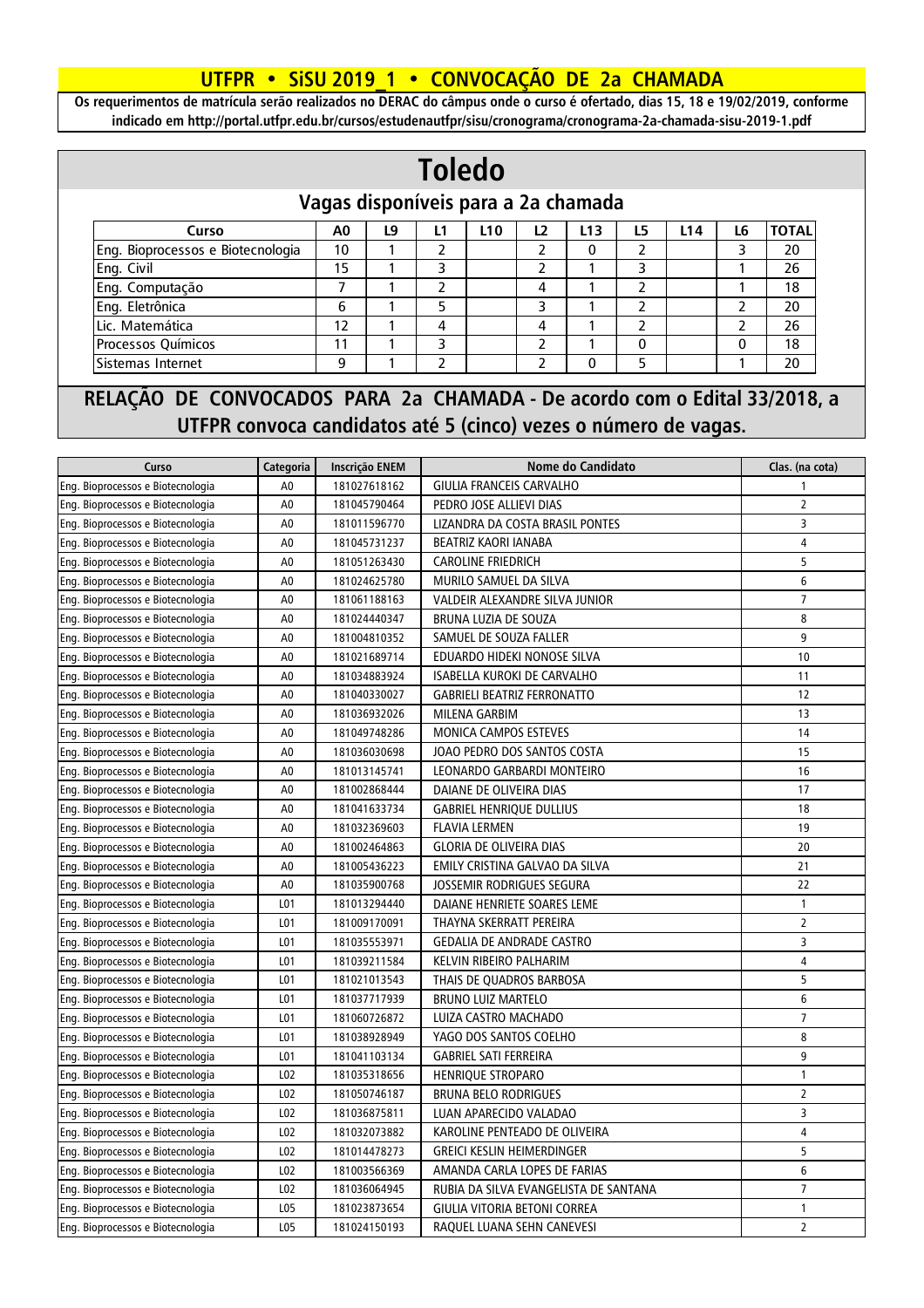| Curso                             | Categoria      | Inscrição ENEM | Nome do Candidato                        | Clas. (na cota) |
|-----------------------------------|----------------|----------------|------------------------------------------|-----------------|
| Eng. Bioprocessos e Biotecnologia | L05            | 181003097217   | ISABELLE BARBOSA BOIAGO                  | 3               |
| Eng. Bioprocessos e Biotecnologia | L05            | 181019773330   | VINICIUS GUESSER RODRIGUES DOS SANTOS    | 4               |
| Eng. Bioprocessos e Biotecnologia | L05            | 181020496392   | PAULO VINICIUS DAMACENO IEMBO            | 5               |
| Eng. Bioprocessos e Biotecnologia | L05            | 181005526460   | STEPHANIE CRISTINI SIEKLICKI NICOLLI     | 6               |
| Eng. Bioprocessos e Biotecnologia | L05            | 181018459162   | NATALIA CASTILHOS MEDEIROS               | $\overline{7}$  |
| Eng. Bioprocessos e Biotecnologia | L05            | 181022554818   | VALDINEIA PEREIRA                        | 8               |
| Eng. Bioprocessos e Biotecnologia | L05            | 181038160709   | EDUARDO LANGE SUTIL                      | 9               |
| Eng. Bioprocessos e Biotecnologia | L06            | 181021065618   | HENRIQUE BARROS DE SOUZA                 | 1               |
| Eng. Bioprocessos e Biotecnologia | L06            | 181033270792   | ALINE LOPES PADILHA                      | $\overline{2}$  |
|                                   |                |                |                                          |                 |
| Eng. Civil                        | A0             | 181012230544   | BIANCA TASSO LISSADALPRA                 | 1               |
| Eng. Civil                        | A0             | 181001647831   | BEATRIZ MATHIAS DA SILVA                 | $\overline{2}$  |
| Eng. Civil                        | A0             | 181019889268   | MARIA EDUARDA DE OLVEIRA                 | 3               |
| Eng. Civil                        | A0             | 181046541619   | PEDRO HENRIQUE CAMPOS AMARAL             | 4               |
| Eng. Civil                        | A0             | 181037353305   | JOHNNY RAFAEL SOMENSI SANTOS             | 5               |
| Eng. Civil                        | A0             | 181034548139   | TIAGO SOUZA SANTOS                       | 6               |
| Eng. Civil                        | A <sub>0</sub> | 181025616283   | HIAGO MELO COSTA                         | $\overline{7}$  |
| Eng. Civil                        | A <sub>0</sub> | 181026354520   | CAMILA MAYUMI NORO                       | 8               |
|                                   |                | 181049907783   |                                          | 9               |
| Eng. Civil                        | A0             |                | GUSTAVO HENRIQUE DALL AGNOL HOLZBACH     |                 |
| Eng. Civil                        | A <sub>0</sub> | 181049121450   | LUISE MARIA POSSAMAI                     | 10              |
| Eng. Civil                        | A <sub>0</sub> | 181001666286   | JEAN LUCA DA SILVA BARP                  | 11              |
| Eng. Civil                        | A <sub>0</sub> | 181042404945   | PHELLIPE MONTEIRO DELUCA                 | 12              |
| Eng. Civil                        | A0             | 181017646835   | <b>GABRIEL SIMOES LOPES</b>              | 13              |
| Eng. Civil                        | A <sub>0</sub> | 181062563885   | ANDRE VINICIUS DA SILVA RAMOS            | 14              |
| Eng. Civil                        | A <sub>0</sub> | 181065091223   | ALEXSANDRO PONTES GONCALVES BARBOSA      | 15              |
| Eng. Civil                        | A <sub>0</sub> | 181007568296   | KATHLEEN CRISTINA TENORIO DA COSTA       | 16              |
| Eng. Civil                        | A <sub>0</sub> | 181006180234   | IGOR ANTONIO DE SOUZA DIGNER             | 17              |
| Eng. Civil                        | A <sub>0</sub> | 181035604394   | <b>GABRIELLE LETICIA LUNKES MARCUCCI</b> | 18              |
| Eng. Civil                        | A0             | 181024915595   | EVELYN DE BONA BISESKI                   | 19              |
| Eng. Civil                        | A <sub>0</sub> | 181032363465   | RAPHAEL KENJI KOBAYASHI                  | 20              |
| Eng. Civil                        | A0             | 181009268051   | EDUARDO GRANDO LARA                      | 21              |
| Eng. Civil                        | A0             | 181018937878   | GUILHERME SEIJI TEIXEIRA IINUMA          | 22              |
| Eng. Civil                        | A0             | 181060114913   | FABIO LIANG FAN WU                       | 23              |
| Eng. Civil                        | A0             | 181041224377   | MATHEUS ALAN ELSNER DE CARLI             | 24              |
| Eng. Civil                        | A0             | 181051569273   | <b>MATEUS DE FREITAS MUNHOS</b>          | 25              |
| Eng. Civil                        | A <sub>0</sub> | 181031866781   | LARISSA OLIVEIRA VERDERIO                | 26              |
| Eng. Civil                        | A0             | 181044473278   | <b>GABRIEL FERNANDES GODOY DIAS</b>      | 27              |
| Eng. Civil                        | A0             | 181034037380   | FELIPE SCHONS DE LARA                    | 28              |
| Eng. Civil                        | A0             | 181025243757   | JULIA GABRIELA THIELE                    | 29              |
| Eng. Civil                        | A0             | 181049579228   | LUCAS GABRIEL MARTINS DA SILVA           | 30              |
| Eng. Civil                        | A0             | 181032581553   | <b>GABRIEL LORENZATTO</b>                | 31              |
| Eng. Civil                        | A0             | 181052224134   | IAN CARLOS TEZOLIN                       | 32              |
| Eng. Civil                        | A0             | 181041398882   | JACYELE BASSIGA DE LIMA                  | 33              |
| Eng. Civil                        | A0             | 181029881982   | FERNANDA CARDOSO HWANG                   | 34              |
| Eng. Civil                        | A0             | 181052090139   | MARIA FERNANDA TANSINI FRANCISCONI       | 35              |
| Eng. Civil                        | A0             | 181027180122   | <b>FELIPE STROPARO</b>                   | 36              |
| Eng. Civil                        | A0             | 181032257741   | LUIZ EDUARDO CLASER E SILVA              | 37              |
| Eng. Civil                        | A0             | 181061065098   | BRUNA ISADORA TOMASSONI                  | 38              |
| Eng. Civil                        | A0             | 181030321416   | LUIZ GUSTAVO FRANZOI MEZOMO              | 39              |
| Eng. Civil                        | A0             | 181019139490   | RENAN WELFER CARDOSO                     | 40              |
| Eng. Civil                        | A0             | 181004409809   | REBECA KRUGER DE OLIVEIRA                | 41              |
| Eng. Civil                        | A0             | 181039540958   | EMANOEL FIDELES DA SILVA                 | 42              |
| Eng. Civil                        | A0             | 181022060071   | <b>CLEBER RODRIGUES CAVALCANTE</b>       | 43              |
| Eng. Civil                        | A0             | 181047748031   | LEONARDO DA SILVA MEIRA                  | 44              |
| Eng. Civil                        | A0             | 181004576227   | <b>BRUNO NEOTTE FRANCISCO</b>            | 45              |
| Eng. Civil                        | A0             | 181038950158   | <b>ISABELLA MAGRON MENDES</b>            | 46              |
| Eng. Civil                        | A0             | 181043512761   | GIOVANNA MARIA OLIVEIRA NOGUEIRA         | 47              |
| Eng. Civil                        | A0             | 181055948465   | <b>GUSTAVO TEIXEIRA BENOSSI</b>          | 48              |
| Eng. Civil                        | A0             | 181023931296   | VAGNER RODRIGUES DA SILVA                | 49              |
| Eng. Civil                        | A0             | 181034152874   | FRANCIELE APARECIDA SGARBI FRACARO       | 50              |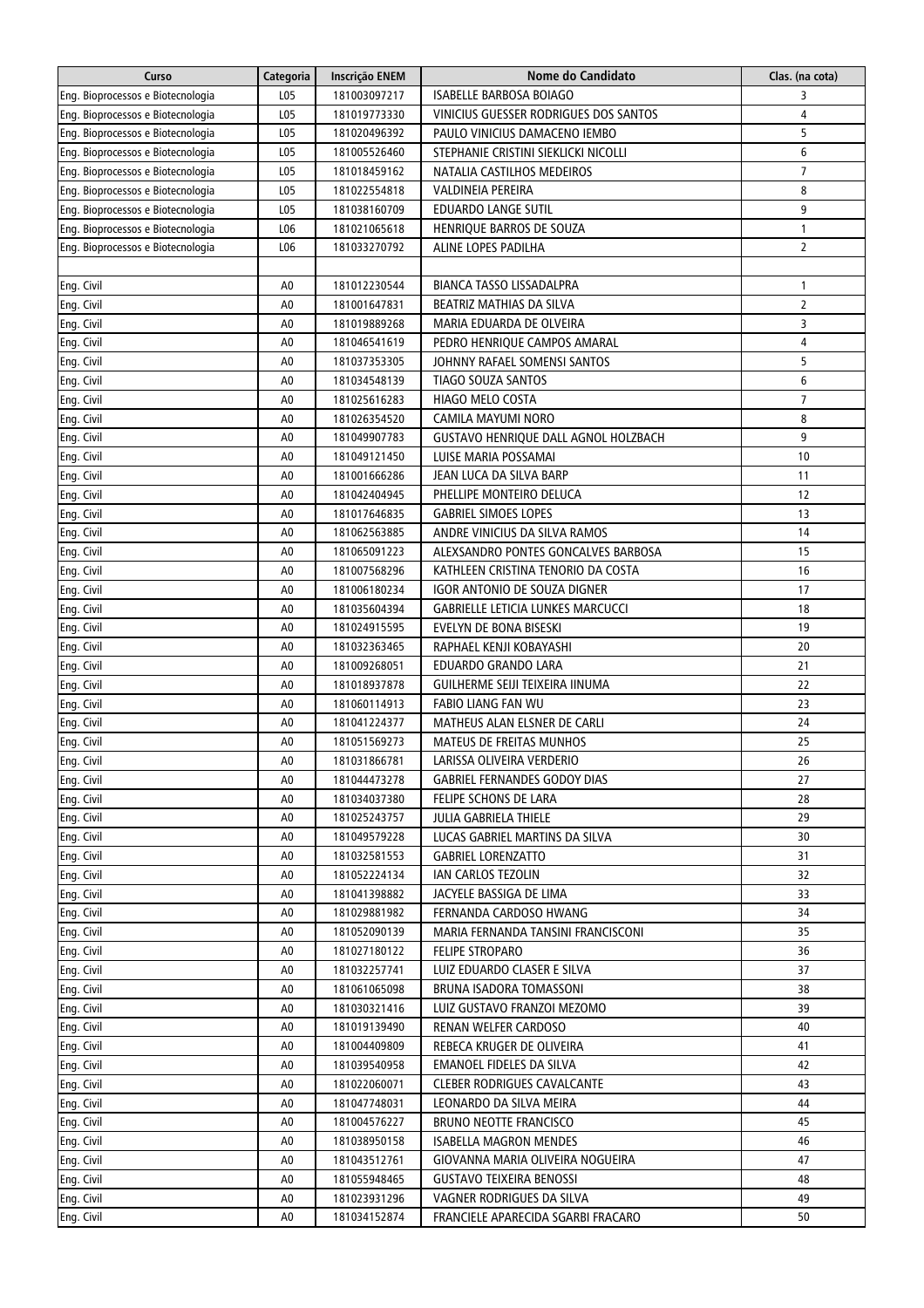| Curso      | Categoria       | Inscrição ENEM | Nome do Candidato                        | Clas. (na cota) |
|------------|-----------------|----------------|------------------------------------------|-----------------|
| Eng. Civil | A0              | 181014344319   | DANIELLA PIGOSO FERRONATTO               | 51              |
| Eng. Civil | A0              | 181022775785   | AMANDA CAVALCANTE MAZARO                 | 52              |
| Eng. Civil | A0              | 181040506188   | VITOR CAETANO FARYNIUK                   | 53              |
| Eng. Civil | A0              | 181042756583   | ISABELLA MENEZES PEDRICONI               | 54              |
| Eng. Civil | A0              | 181013255821   | DAVI DA CAMARA SIEBRA                    | 55              |
| Eng. Civil | L01             | 181007692740   | RAFAELA MARTINHAK                        | 1               |
| Eng. Civil | L01             | 181006232324   | <b>ISABELLE LOURENCO MESQUITA</b>        | $\overline{2}$  |
| Eng. Civil | L01             | 181023931189   | ALANA KEILA PERDIGAO                     | 3               |
| Eng. Civil | L01             | 181031563719   | ANDERSSON MOREIRA DA SILVA REBELO        | 4               |
| Eng. Civil | L01             | 181041643030   | CARLOS HENRIQUE SOARES FERRARI           | 5               |
| Eng. Civil | L01             | 181014612087   | FLAVIO FERNANDO DE QUADROS               | 6               |
| Eng. Civil | L01             | 181033484039   | TALITA EDUARDA DE FREITAS                | 7               |
| Eng. Civil | L01             | 181037708839   | PAULA DA SILVA BARBOZA                   | 8               |
| Eng. Civil | L01             | 181067955821   | MARCELO DOS SANTOS SILVEIRA              | 9               |
| Eng. Civil | L01             | 181055133571   | LEONARDO GABRIEL BOGONI                  | 10              |
| Eng. Civil | L01             | 181020874077   | MATHEUS WECHELEY GONCALVES LEAL DA SILVA | 11              |
| Eng. Civil | LO1             | 181053598908   | LUANA RIOS                               | 12              |
| Eng. Civil | L01             | 181039601826   | GUILHERME ALCEBIADES DA SILVA            | 13              |
| Eng. Civil | L01             | 181002871935   | SORAYA GALVAO GRANJEIRO                  | 14              |
| Eng. Civil | L01             | 181053164479   | <b>WENDELL ROGER DOS SANTOS</b>          | 15              |
| Eng. Civil | L01             | 181055875734   | NAYLA LANA ALEXANDRE                     | 16              |
| Eng. Civil | L01             | 181004413249   | NATALIA DO AMARAL                        | 17              |
| Eng. Civil | LO <sub>2</sub> | 181019541505   | <b>ISABELA DO NASCIMENTO</b>             | 1               |
| Eng. Civil | LO <sub>2</sub> | 181027796661   | JONI BERNARDINO DA CONCEICAO SANTOS      | $\overline{2}$  |
| Eng. Civil | LO <sub>2</sub> | 181016035691   | LUDMILA GUARINS DE SOUSA PASSOS          | 3               |
| Eng. Civil | L02             | 181021036759   | HEMERSON LORRAN ROCHA DE SOUSA           | 4               |
| Eng. Civil | LO <sub>2</sub> | 181041239466   | JESSICA DAIANE DE OLIVEIRA GALERIANI     | 5               |
| Eng. Civil | L02             | 181054270341   | TAMARA DOS SANTOS PEFFE                  | 6               |
| Eng. Civil | LO <sub>2</sub> | 181002362612   | ESTEFANY CAROLINA DAKA MOI               | $\overline{7}$  |
| Eng. Civil | LO <sub>2</sub> | 181058146695   | NADYNE CARVALHO SCHIMIDTH                | 8               |
| Eng. Civil | LO <sub>2</sub> | 181009345321   | CHRISTIAN BISPO DOS SANTOS               | 9               |
| Eng. Civil | LO <sub>2</sub> | 181035489580   | SUELEN GUNTZEL VIEIRA                    | 10              |
| Eng. Civil | LO <sub>2</sub> | 181001164118   | ROSANGELA NATALINA DE MENESES            | 11              |
| Eng. Civil | L02             | 181009461516   | ANA KAROLINE DOS SANTOS LEITE            | 12              |
| Eng. Civil | L02             | 181041787720   | LUCAS DUTRA RAMOS CARDOSO                | 13              |
| Eng. Civil | L02             | 181038888663   | JOSMINO TEIXEIRA DA CRUZ NETO            | 14              |
| Eng. Civil | LO <sub>2</sub> | 181034125730   | JUAN GABRIEL SAMPAIO DA CRUZ SAMPAIO     | 15              |
| Eng. Civil | L02             | 181008075762   | EVANDRO ANDRES DE SOUZA MARTINS          | 16              |
| Eng. Civil | LO5             | 181032618785   | EDUARDO GEBERT NASCIMENTO                | $\mathbf{1}$    |
| Eng. Civil | LO5             | 181037069778   | CHRISTIAN GUSTAVO FRANTZ                 | $\overline{2}$  |
| Eng. Civil | LO5             | 181048252173   | SAMARA ZANELLA                           | 3               |
| Eng. Civil | LO5             | 181013608698   | NICOLAS KENDI DA SILVA YOSHITAKE         | 4               |
| Eng. Civil | LO5             | 181017254648   | GABRIEL ULISSES SILVA DE SOUZA           | 5               |
| Eng. Civil | LO5             | 181040156190   | CAYO VIDAL DOS SANTOS FREITAS            | 6               |
| Eng. Civil | LO5             | 181015318973   | SILAS GOMES JUNIOR                       | $\overline{7}$  |
| Eng. Civil | LO5             | 181040502518   | JOAO HENRIQUE PINTO                      | 8               |
| Eng. Civil | LO5             | 181013397292   | FLAVIA ALESSANDRA PIONKEVICZ NARDI       | 9               |
| Eng. Civil | LO5             | 181009835743   | JEFFERSON ANTONIO FINGER                 | 10              |
| Eng. Civil | LO5             | 181010278693   | JULIA KURSCHNER DOS SANTOS               | 11              |
| Eng. Civil | LO5             | 181005250707   | KAROLAYNE ANYELLE CAMARGO                | 12              |
| Eng. Civil | LO5             | 181065813279   | EDUARDO RICYERI PERICO                   | 13              |
| Eng. Civil | LO5             | 181057821769   | RENAN PEREIRA ASSUNCAO                   | 14              |
| Eng. Civil | LO5             | 181009894013   | <b>GABRIEL LOCATELLI</b>                 | 15              |
| Eng. Civil | LO5             | 181052572037   | JULIANA TESSMANN KELLER                  | 16              |
| Eng. Civil | LO5             | 181051407789   | <b>GABRIELI KOENIG</b>                   | 17              |
| Eng. Civil | LO5             | 181022425761   | VANAIRA AURENIR KOLLING                  | 18              |
| Eng. Civil | LO5             | 181023204306   | <b>MATEUS FRARE</b>                      | 19              |
| Eng. Civil | LO6             | 181038980353   | JULIO DE MOURA BATISTA                   | $\mathbf{1}$    |
| Eng. Civil | LO6             | 181034980910   | ADELLIS RODRIGO DA SILVA                 | $\overline{2}$  |
| Eng. Civil | LO6             | 181020989677   | YASODHARA GABRIELLE BARBOSA              | 3               |
|            |                 |                |                                          |                 |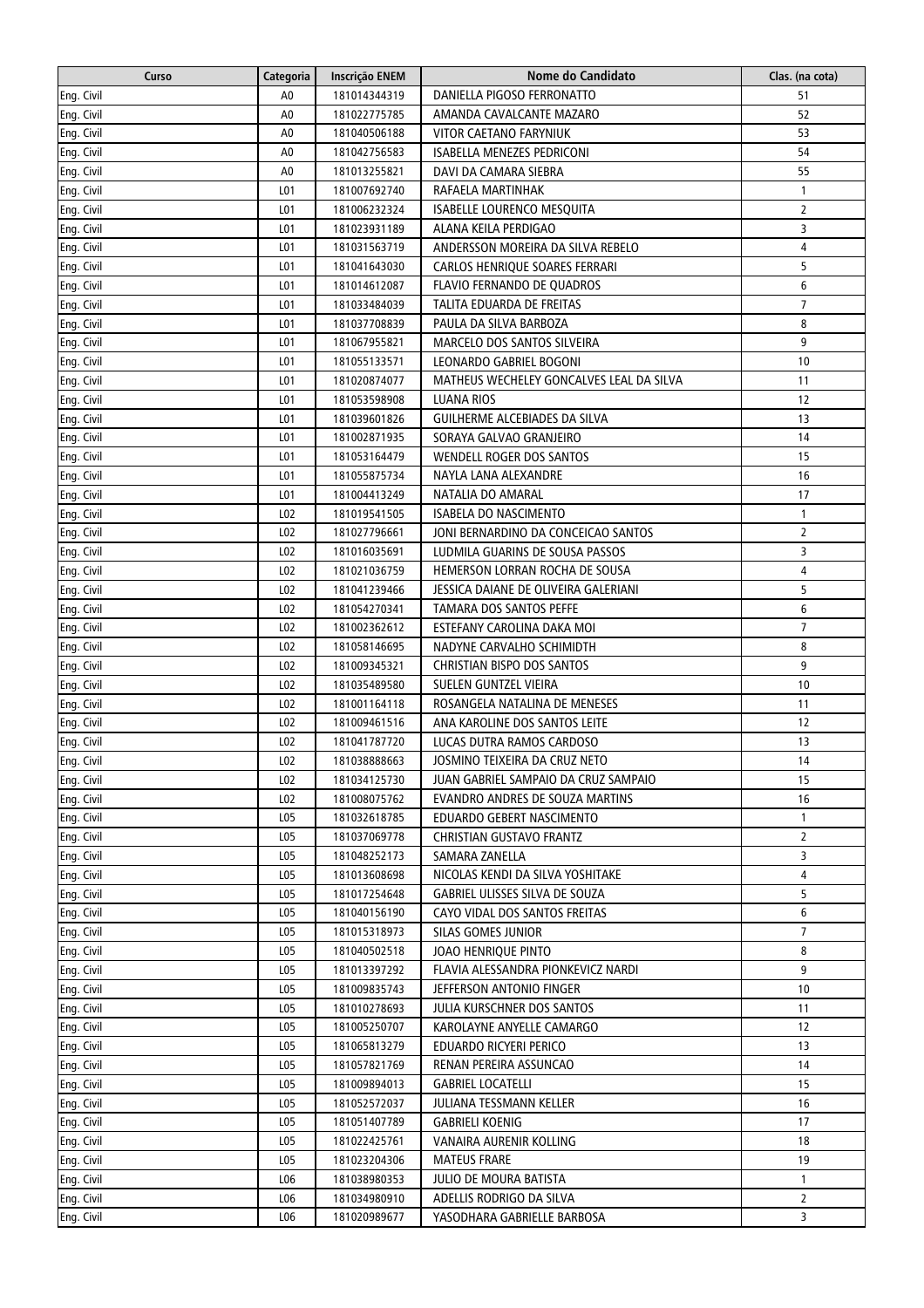| Curso              | Categoria        | Inscrição ENEM | Nome do Candidato                   | Clas. (na cota) |
|--------------------|------------------|----------------|-------------------------------------|-----------------|
| Eng. Civil         | LO6              | 181009644483   | VINICIO MORAIS DE SOUZA             | 4               |
| Eng. Civil         | L06              | 181053858716   | TIAGO LUDGERO DE OLIVEIRA           | 5               |
| Eng. Civil         | L06              | 181050922937   | PAULO HENRIQUE GOMES PIVOTTO        | 6               |
| Eng. Civil         | LO6              | 181060615422   | <b>LOHAINE GONCALVES MOREIRA</b>    | $\overline{7}$  |
| Eng. Civil         | LO6              | 181050588688   | RICARDO DA SILVA PEREIRA            | 8               |
| Eng. Civil         | LO6              | 181023893660   | <b>BRUNO CAZATTI FREIRE</b>         | 9               |
| Eng. Civil         | LO6              | 181014529778   | ISABELI CRISTINE LIRA FERREIRA      | 10              |
| Eng. Civil         | L13              | 181028309548   | RONEI EDUARDO ULSENHEIMER           | 1               |
|                    |                  |                |                                     |                 |
| Eng. de Computação | A0               | 181031796541   | RAFAEL SUSIN                        | 1               |
| Eng. de Computação | A0               | 181027518347   | JOAO PAULO ANDRADE PAIVA            | $\overline{2}$  |
| Eng. de Computação | A0               | 181047303993   | JONATHAN REX MACHADO                | 3               |
| Eng. de Computação | A0               | 181024610865   | <b>MATEUS GABARDO LEMOS</b>         | 4               |
| Eng. de Computação | A0               | 181016150201   | JOAO PEDRO CARDOSO AMANCIO DE SA    | 5               |
| Eng. de Computação | A0               | 181033145085   | FELIPE LUIZ DE QUEIROZ SRUTKOSKE    | 6               |
| Eng. de Computação | A0               | 181007605684   | ELIZANDRO DA SILVA DIAS JUNIOR      | 7               |
| Eng. de Computação | A0               | 181048888588   | <b>GABRIEL LUIZ SCARIOT</b>         | 8               |
| Eng. de Computação | A0               | 181026317261   | EDUARDO VINICIUS CARRARO            | 9               |
| Eng. de Computação | A0               | 181026487395   | JANDERSON DE SOUZA CAMPELO          | 10              |
| Eng. de Computação | A0               | 181038918833   | LUIZ HENRIQUE SPRISSON MOTA         | 11              |
| Eng. de Computação | A0               | 181018762995   | LUIS MIGUEL DZIUBATE PEDROSO        | 12              |
| Eng. de Computação | A <sub>0</sub>   | 181057999102   | MARCELLO NEMETALA SAENZ DE ZUMARAN  | 13              |
| Eng. de Computação | A0               | 181042034130   | SARA DE SOUZA ALVES DA COSTA        | 14              |
| Eng. de Computação | A0               | 181010250130   | LUIZ PAULO DE MAYO FERNANDES        | 15              |
| Eng. de Computação | A0               | 181038287007   | KAE ANGELO FEY DAS CHAGAS           | 16              |
| Eng. de Computação | A0               | 181053864516   | <b>EDUARDO EDSON FELIX</b>          | 17              |
| Eng. de Computação | A0               | 181025329945   | THAIS LETICIA REMONTI               | 18              |
| Eng. de Computação | A <sub>0</sub>   | 181003549472   | ADILSON FLORO DA SILVA JUNIOR       | 19              |
| Eng. de Computação | A0               | 181064004615   | LEONARDO FRANCESCOLE PRADO          | 20              |
| Eng. de Computação | A0               | 181064100694   | <b>MATEUS HOFFMANN</b>              | 21              |
| Eng. de Computação | A0               | 181031798265   | RAFAEL MAXIMINO TESTA               | 22              |
| Eng. de Computação | A0               | 181007783531   | <b>GEOVANA ALICIA CITRON</b>        | 23              |
| Eng. de Computação | L01              | 181008009779   | LEONE GONCALVES DE OLIVEIRA         | 1               |
| Eng. de Computação | L01              | 181058080795   | THIAGO HENRIQUE PORFIRIO            | $\overline{2}$  |
| Eng. de Computação | L01              | 181006835555   | <b>MATHEUS BUENO PEREIRA</b>        | 3               |
| Eng. de Computação | L01              | 181002067427   | LETICIA SANTOS OLIVEIRA             | 4               |
| Eng. de Computação | L01              | 181011395637   | <b>GABRIEL MIEHE MACHADO</b>        | 5               |
| Eng. de Computação | L01              | 181004370514   | BRUNO HENRIQUE DOS SANTOS BRESSAN   | 6               |
| Eng. de Computação | L01              | 181029375811   | MAIKE DE OLIVEIRA SALA              | 7               |
| Eng. de Computação | L <sub>0</sub> 1 | 181001254869   | DIEGO HENRIQUE DE ABREU BERTUOL     | 8               |
| Eng. de Computação | L <sub>0</sub> 1 | 181058745322   | ADAILTON JOSE MIRANDA               | 9               |
| Eng. de Computação | L <sub>0</sub> 1 | 181012100127   | <b>GABRIELE OLIVEIRA NICOLLI</b>    | 10              |
| Eng. de Computação | L <sub>0</sub> 1 | 181013376114   | MATHEUS EDUARDO RODRIGUES SOARES    | 11              |
| Eng. de Computação | L <sub>0</sub> 1 | 181055765521   | <b>VINICIUS PONTILLO</b>            | 12              |
| Eng. de Computação | LO <sub>2</sub>  | 181022618852   | CRISTIANO DE SOUZA COUTO            | $\mathbf{1}$    |
| Eng. de Computação | LO <sub>2</sub>  | 181066226125   | JACSON FAGUNDES DOS SANTOS          | $\overline{2}$  |
| Eng. de Computação | LO <sub>2</sub>  | 181009731538   | NATALIA RAFAELI                     | 3               |
| Eng. de Computação | LO <sub>2</sub>  | 181021071624   | GABRIEL DO CARMO ACIOLI DE OLIVEIRA | 4               |
| Eng. de Computação | L02              | 181056384561   | JOSENILTON TOCANTINS SILVA          | 5               |
| Eng. de Computação | LO <sub>2</sub>  | 181019833720   | THIAGO LUIZ FELIX                   | 6               |
| Eng. de Computação | LO <sub>2</sub>  | 181003733720   | ADRIAN GABRIEL MORAES               | $\overline{7}$  |
| Eng. de Computação | LO <sub>2</sub>  | 181066918648   | NICOLAS BECKER PAULINO PEREIRA      | 8               |
| Eng. de Computação | LO5              | 181012959068   | VITOR AUGUSTO PHILIPPSEN BOHN       | 1               |
| Eng. de Computação | LO5              | 181043952702   | LEONARDO LUCHT                      | $\overline{2}$  |
| Eng. de Computação | LO5              | 181052959515   | LEONARDO MARIN DA SILVA             | 3               |
| Eng. de Computação | LO5              | 181000768265   | <b>EMANUEL VITOR MAY</b>            | 4               |
| Eng. de Computação | LO5              | 181046137871   | THIAGO DE MELLO TIEGHI              | 5               |
| Eng. de Computação | LO5              | 181008532085   | IURI JOHANSSON WISSMANN             | 6               |
| Eng. de Computação | LO5              | 181033748722   | JULIANO SETIM DOS PASSOS            | 7               |
| Eng. de Computação | LO5              | 181056113705   | <b>GIOVANI PICCIN MOLINI</b>        | 8               |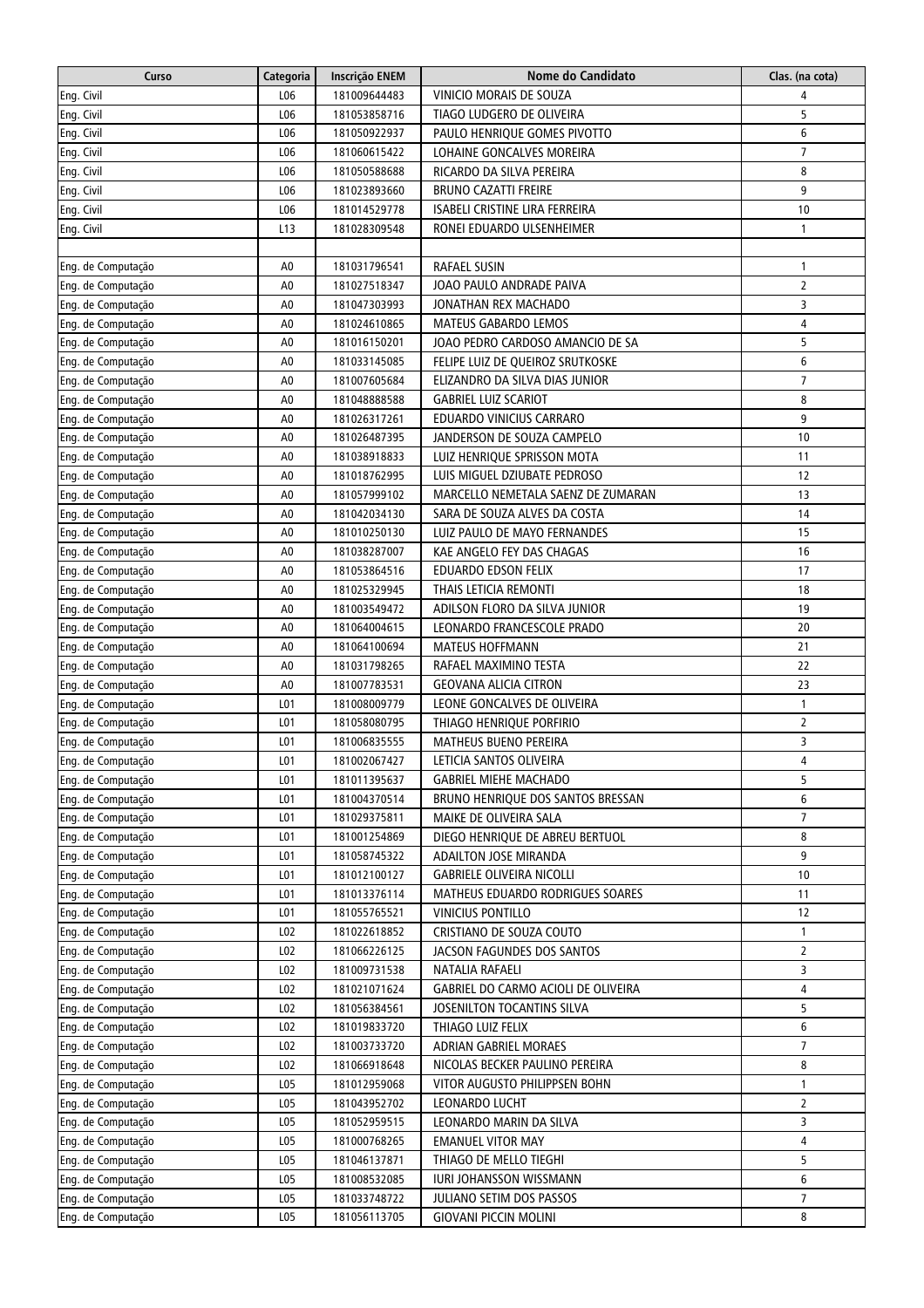| Curso              | Categoria       | Inscrição ENEM | Nome do Candidato                       | Clas. (na cota) |
|--------------------|-----------------|----------------|-----------------------------------------|-----------------|
| Eng. de Computação | LO6             | 181005127699   | JOAO PEDRO BOENO DUARTE                 | $\mathbf{1}$    |
| Eng. de Computação | L06             | 181034470227   | <b>EMERSON SANOVELI PEREIRA ANANIAS</b> | $\overline{2}$  |
| Eng. de Computação | L06             | 181000137016   | LUAN HENRIQUE OVELAR NOEDEL             | 3               |
| Eng. de Computação | LO6             | 181003410782   | ANA PAULA SALVADOR MARIA                | 4               |
| Eng. de Computação | LO6             | 181057636167   | EDSON ALBERTO PEREIRA ROSA JUNIOR       | 5               |
| Eng. de Computação | LO6             | 181037151741   | VITOR YURI CIRINO FONTANA               | 6               |
|                    |                 |                |                                         |                 |
| Eng. Eletrônica    | A0              | 181037316203   | LUCIO KLOCK CARVALHO                    | 1               |
| Eng. Eletrônica    | A0              | 181047030075   | MARIA ALICE GROFF LEONARDO              | $\overline{2}$  |
| Eng. Eletrônica    | A0              | 181026375277   | JOAO GERONIMO RODRIGUES BRACHT          | 3               |
| Eng. Eletrônica    | A0              | 181036297511   | LUIZ HENRIQUE TOMASSONI PICCININ        | 4               |
| Eng. Eletrônica    | A0              | 181007014812   | <b>GUSTAVO ZUCCO</b>                    | 5               |
| Eng. Eletrônica    | A0              | 181056645003   | MATHEUS FELIPE DALLAGNOL                | 6               |
| Eng. Eletrônica    | A0              | 181036664074   | THIAGO LUIZ SCHAURICH ALVES             | $\overline{7}$  |
| Eng. Eletrônica    | A0              | 181046749428   | ESDRAS FERNANDES DA CRUZ                | 8               |
| Eng. Eletrônica    | A0              | 181035134855   | LUCAS GESSER DOS SANTOS                 | 9               |
| Eng. Eletrônica    | A0              | 181067292662   | FABIO WILLIAN NASCIMENTO                | 10              |
| Eng. Eletrônica    | A0              | 181033431295   | LUCIANO IZAAC VALVERDE DA COSTA         | 11              |
| Eng. Eletrônica    | A0              | 181041769017   | THIAGO FERNANDO PAZZA MENEZES           | 12              |
| Eng. Eletrônica    | A0              | 181021751977   | MARIA EDUARDA IGREJA DE OLIVEIRA        | 13              |
| Eng. Eletrônica    | A0              | 181045129473   | OTAVIO GANDOLPHI DO NASCIMENTO RIBEIRO  | 14              |
| Eng. Eletrônica    | A <sub>0</sub>  | 181044073896   | LUCAS VINICIUS FERREIRA                 | 15              |
| Eng. Eletrônica    | A0              | 181067968139   | MIGUEL ALVES DOS SANTOS                 | 16              |
| Eng. Eletrônica    | A <sub>0</sub>  | 181017852250   | LUIZ HENRIQUE TERNOPOLSKI               | 17              |
| Eng. Eletrônica    | A0              | 181065346817   | LEONARDO DIB                            | 18              |
| Eng. Eletrônica    | A <sub>0</sub>  | 181064445446   | <b>BRUNO ALVES DA SILVA</b>             | 19              |
| Eng. Eletrônica    | A0              | 181000058550   | DOUGLAS LUIZ ZONIN GUEDES               | 20              |
| Eng. Eletrônica    | A <sub>0</sub>  | 181035254372   | RICARDO ALVES DE OLIVEIRA               | 21              |
| Eng. Eletrônica    | A0              | 181036979985   | SANDRO SEIJI ISHIDA                     | 22              |
| Eng. Eletrônica    | A0              | 181049519190   | ALLAN DIAS PINTO                        | 23              |
| Eng. Eletrônica    | A0              | 181009314947   | EDENILSON LOURENCO                      | 24              |
| Eng. Eletrônica    | A0              | 181045050232   | PEDRO COSTA RIBEIRO                     | 25              |
| Eng. Eletrônica    | A0              | 181043809340   | THIERRY LEO SHERON                      | 26              |
| Eng. Eletrônica    | A0              | 181001961539   | BERNARDO AUGUSTO SIMONIS CHAGAS         | 27              |
| Eng. Eletrônica    | L01             | 181035622271   | BRUNO THEISEN BRAGA DO CARMO            | 1               |
| Eng. Eletrônica    | L01             | 181027918133   | ANDRE DADALT FRAPORTI                   | $\overline{2}$  |
| Eng. Eletrônica    | L01             | 181043693702   | SAMUEL FELIPE CAVACA PEREIRA            | 3               |
| Eng. Eletrônica    | L01             | 181058401710   | JOAO CARLOS DAMACENO SUBRINHO           | 4               |
| Eng. Eletrônica    | L01             | 181038481469   | <b>ISAC DZIURKOSKI VAZ</b>              | 5               |
| Eng. Eletrônica    | L01             | 181012936249   | EDUARDO HENRIQUE TOPOROWICZ             | 6               |
| Eng. Eletrônica    | LO <sub>2</sub> | 181001204674   | ELIAS CARDOSO DOS SANTOS                | 1               |
| Eng. Eletrônica    | LO <sub>2</sub> | 181065438705   | MARCELO RIBEIRO BARBOZA                 | 2               |
| Eng. Eletrônica    | LO <sub>2</sub> | 181037765599   | <b>GUSTAVO ANDRE ANDRUCHU RIBEIRO</b>   | 3               |
| Eng. Eletrônica    | LO <sub>2</sub> | 181003889548   | MELQUIZEDEQUE RAMOS FEITOZA             | 4               |
| Eng. Eletrônica    | LO2             | 181044681573   | <b>GABRIEL VIRGILIO DO NASCIMENTO</b>   | 5               |
| Eng. Eletrônica    | LO5             | 181043080264   | <b>GUILHERME VINICIUS MEDEIROS</b>      | 1               |
| Eng. Eletrônica    | LO5             | 181026397289   | ALAN FERANDIN CONSORTE                  | $\overline{2}$  |
| Eng. Eletrônica    | LO5             | 181066480300   | LUCAS EDUARDO MUHLBEIER BIET            | 3               |
| Eng. Eletrônica    | LO5             | 181005405624   | <b>GUSTAVO GIMENES DE MOURA</b>         | 4               |
| Eng. Eletrônica    | LO5             | 181039167232   | BRUNO RODRIGUES DE OLIVEIRA JACOBS      | 5               |
| Eng. Eletrônica    | LO5             | 181007651134   | <b>JOCIEL ROZA</b>                      | 6               |
| Eng. Eletrônica    | LO5             | 181044958062   | <b>KEVIN WEIAND MINE</b>                | $\overline{7}$  |
| Eng. Eletrônica    | LO5             | 181035785573   | RAPHAEL FRANCA SILVA                    | 8               |
| Eng. Eletrônica    | LO5             | 181002952099   | JOELMA JOECIANE DOS SANTOS              | 9               |
| Eng. Eletrônica    | LO5             | 181048216517   | <b>RENE STEFFENS JUNIOR</b>             | 10              |
| Eng. Eletrônica    | LO6             | 181024560458   | <b>BRUNO HENRIQUE ANTUNES</b>           | 1               |
| Eng. Eletrônica    | LO6             | 181065773903   | CARLOS EDUARDO GOMES PEREIRA            | $\overline{2}$  |
|                    |                 |                |                                         |                 |
| Lic. Matemática    | A0              | 181045684477   | JOSE NIVALDO PEREIRA DOS SANTOS JUNIOR  | 1               |
| Lic. Matemática    | A0              | 181041797778   | JOYCE ELUARA ZIMPEL DE MENEZES          | $\overline{2}$  |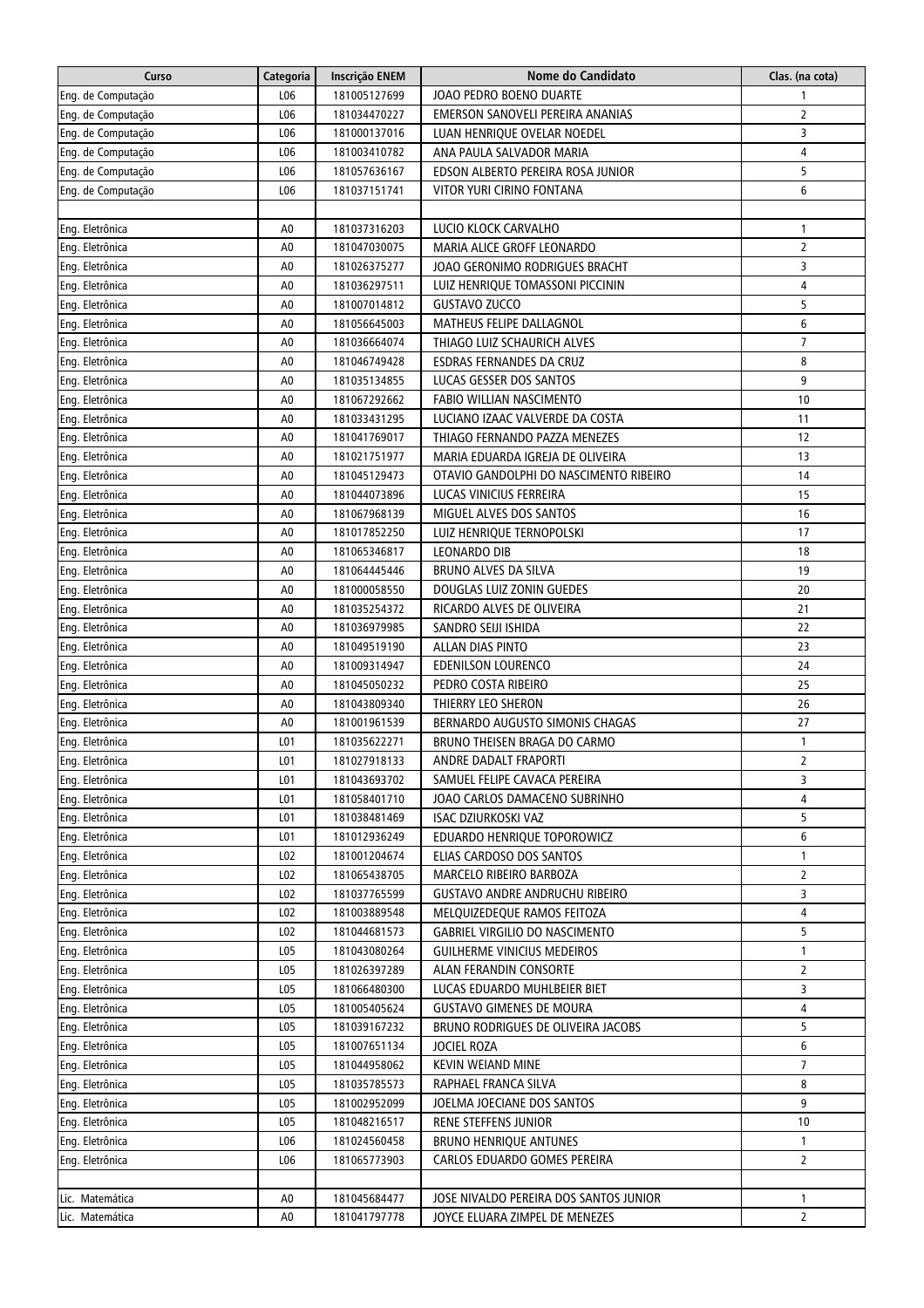| Curso              | Categoria       | Inscrição ENEM | Nome do Candidato                    | Clas. (na cota) |
|--------------------|-----------------|----------------|--------------------------------------|-----------------|
| Lic. Matemática    | A0              | 181062246200   | NILSON LIBERATO NETO                 | 3               |
| Lic. Matemática    | A0              | 181017967025   | DEBORA ANITA ENGELSING               | 4               |
| Lic. Matemática    | A0              | 181026624104   | ANDERSON SIQUEIRA MENEGUETTI         | 5               |
| Lic. Matemática    | A0              | 181040025080   | LUIZ GUILHERME LIMA DOS SANTOS       | 6               |
| Lic. Matemática    | A0              | 181005121163   | ANA PAULA DELLA BETTA                | $\overline{7}$  |
| Lic. Matemática    | A0              | 181040070243   | KAUANA TOMASI                        | 8               |
| Lic. Matemática    | A0              | 181039838378   | RENALDO CABRAL PALHANO               | 9               |
| Lic. Matemática    | A0              | 181052955521   | <b>FABIANE RIBEIRO DOS SANTOS</b>    | 10              |
| Lic. Matemática    | A0              | 181067384386   | THAIS MIRELLA CATANI DOS SANTOS      | 11              |
| Lic. Matemática    | A0              | 181002309712   | ANTONIO RODRIGUES DA SILVA JUNIOR    | 12              |
| Lic. Matemática    | A0              | 181058373406   | <b>BRUNO VINICIUS BEPPLER</b>        | 13              |
| Lic. Matemática    | A0              | 181009512227   | TALITA LIANE DE CASTRO KLASENER      | 14              |
| Lic. Matemática    | A0              | 181038341390   | LUCAS EDUARDO ARAUJO ALMEIDA         | 15              |
| Lic. Matemática    | A0              | 181011323290   | JOSE VITOR RONDIS GONCALVES          | 16              |
| Lic. Matemática    | A0              | 181024816009   | FATIMA CRISTINA CARAMORI             | 17              |
| Lic. Matemática    | A0              | 181009344415   | NEANDRO GUERRA DOS SANTOS DE SOUZA   | 18              |
| Lic. Matemática    | A0              | 181037114210   | ROSANGELA APARECIDA SILVEIRA         | 19              |
| Lic. Matemática    | A0              | 181004762405   | JOAO VITOR ALTEVOGT                  | 20              |
|                    |                 | 181067264703   |                                      |                 |
| Lic. Matemática    | A0              |                | <b>VALDINEI CUNHA</b>                | 21              |
| Lic. Matemática    | A0              | 181053278717   | JESSICA MAIARA DA SILVA              | 22              |
| Lic. Matemática    | A0              | 181012019319   | LUANA OLIVEIRA DE SOUZA              | 23              |
| Lic. Matemática    | A0              | 181055654147   | JOAO PEDRO DE OLIVEIRA FELIPE        | 24              |
| Lic. Matemática    | A0              | 181045167002   | CAMILA SARAH DOS SANTOS              | 25              |
| Lic. Matemática    | A0              | 181060782917   | <b>MATEUS BERTOLINI TRINDADE</b>     | 26              |
| Lic. Matemática    | A0              | 181049787854   | LORRANY CHIERICI PEREIRA             | 27              |
| Lic. Matemática    | A0              | 181018402592   | ELOISA COELHO                        | 28              |
| Lic. Matemática    | L01             | 181013592512   | SUELLEN KAROLYNE CORREIA             | 1               |
| Lic. Matemática    | L01             | 181056023284   | <b>FLAVIO MELO DOS SANTOS</b>        | $\overline{2}$  |
| Lic. Matemática    | LO1             | 181010804076   | BRUNA CAROLINE FOGACA CARNEIRO       | 3               |
| Lic. Matemática    | LO1             | 181045748538   | ROSANE SCHONINGER                    | 4               |
| Lic. Matemática    | L01             | 181018369213   | SAMARA ROCHA DOS SANTOS              | 5               |
| Lic. Matemática    | LO <sub>2</sub> | 181019909298   | TAILAINE VITORIA DOS SANTOS SILVA    | 1               |
| Lic. Matemática    | LO <sub>2</sub> | 181052253489   | NATALIA LEANDRO DE ARAUJO            | $\overline{2}$  |
| Lic. Matemática    | LO <sub>2</sub> | 181061005102   | ALAN ALMEIDA PEREIRA                 | 3               |
| Lic. Matemática    | LO <sub>2</sub> | 181027737012   | GILMARIA DA SILVA                    | 4               |
| Lic. Matemática    | L <sub>02</sub> | 181020976013   | DIEGO DE PAULA                       | 5               |
| Lic. Matemática    | LO <sub>2</sub> | 181053783609   | LUAN HENRIQUE SANTOS DE SOUZA        | 6               |
| Lic. Matemática    | LO5             | 181012340863   | <b>GABRIEL LEONARDO BERTOLDO</b>     | 1               |
| Lic. Matemática    | LO5             | 181015940586   | ANA CAROLINA MARINHO DOS SANTOS      | $\overline{2}$  |
| Lic. Matemática    | LO5             | 181046470157   | ALEX JUNIOR TAVEIRA                  | 3               |
| Lic. Matemática    | LO5             | 181022290504   | <b>MAYCON JOSE ALEXANDRE</b>         | 4               |
| Lic. Matemática    | LO5             | 181034428076   | JAQUELINE DA SILVA BORGES            | 5               |
| Lic. Matemática    | LO5             | 181020933238   | CAMILA DOS SANTOS                    | 6               |
| Lic. Matemática    | LO5             | 181000863421   | JULIANA APARECIDA DOS SANTOS BARBOSA | 7               |
| Lic. Matemática    | LO5             | 181005338551   | HELOISA NATHANY ALVES MISTURA        | 8               |
| Lic. Matemática    | LO6             | 181028169710   | LARISSA FERNANDA DELA TORRE SANTOS   | 1               |
| Lic. Matemática    | LO6             | 181013468309   | CARLOS ROBERTO COITINHO              | $\overline{2}$  |
|                    |                 |                |                                      |                 |
| Processos Químicos | A0              | 181026969145   | GIDEAO FERREIRA SILVA                | 1               |
| Processos Químicos | A0              | 181043502549   | MICHELE WEPPO DE SOUZA               | $\overline{2}$  |
| Processos Químicos | A0              | 181000382653   | LUIS ZHU SU                          | 3               |
|                    |                 |                | ANDRIELLI APARECIDA BOIKO            |                 |
| Processos Químicos | A0              | 181013912264   |                                      | 4               |
| Processos Químicos | A0              | 181013070899   | <b>MATEUS LUCAS PADILHA</b>          | 5               |
| Processos Químicos | A0              | 181039215239   | MARCOS DOS SANTOS MONTAGNA           | 6               |
| Processos Químicos | A0              | 181059958296   | SANDEL DA FONTOURA AVILA             | $\overline{7}$  |
| Processos Químicos | A0              | 181065659474   | LUANE RAFAELA SALVALAGIO             | 8               |
| Processos Químicos | A0              | 181021508716   | LUCAS SCHOFFEN DE OLIVEIRA           | 9               |
| Processos Químicos | A0              | 181049741455   | ISABELLE CAROLINE OLIVEIRA PASSOS    | 10              |
| Processos Químicos | A0              | 181057326264   | MILENA SANTANA DE OLIVEIRA           | 11              |
| Processos Químicos | A0              | 181023965559   | ANDRESSA EDUARDA DARTORA             | 12              |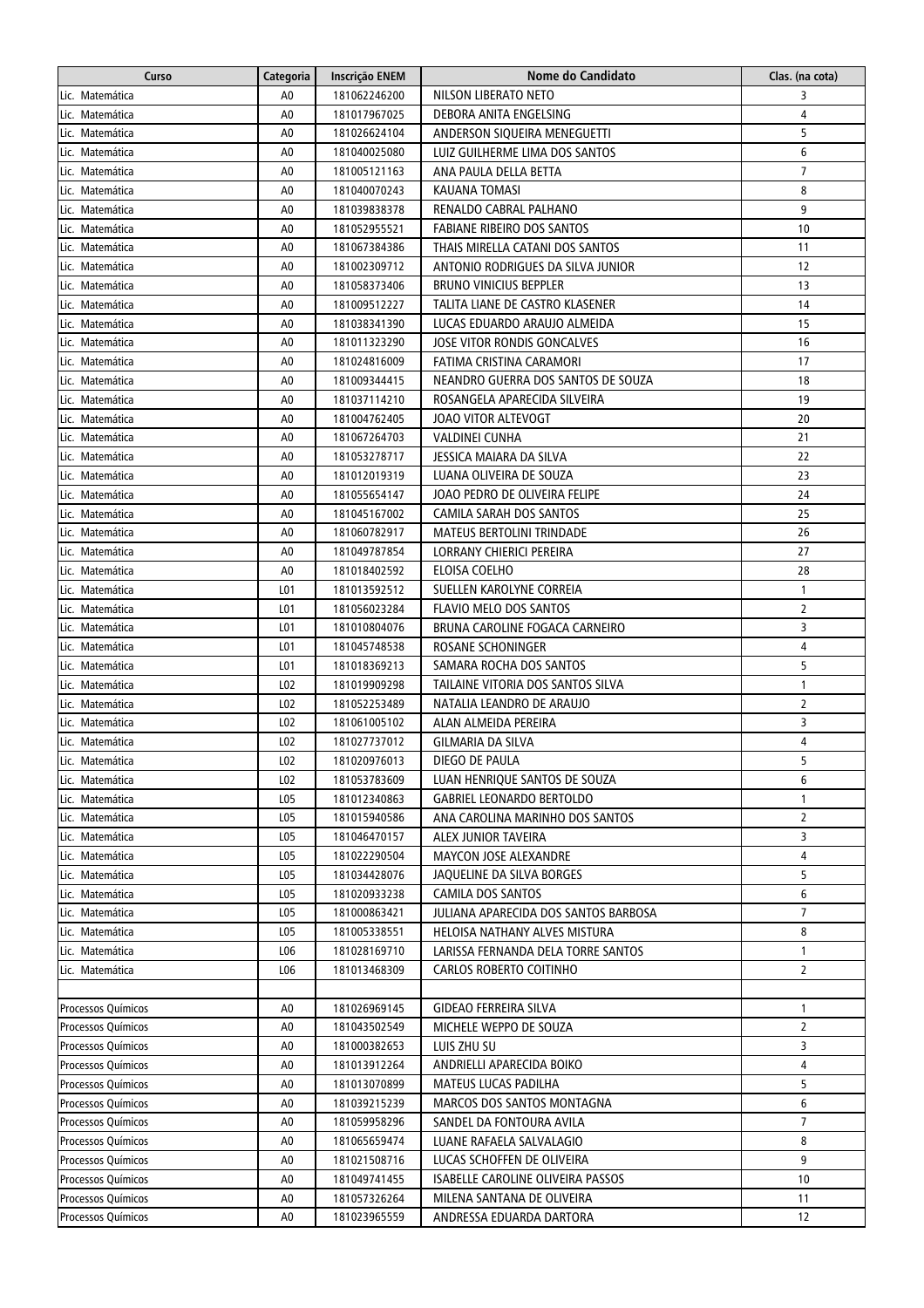| Curso                  | Categoria       | Inscrição ENEM | Nome do Candidato                     | Clas. (na cota)     |
|------------------------|-----------------|----------------|---------------------------------------|---------------------|
| Processos Químicos     | A0              | 181046433718   | <b>VALDENIR FREITAS PERUCO</b>        | 13                  |
| Processos Químicos     | A0              | 181039969157   | <b>GABRIELA TOMAZELLI</b>             | 14                  |
| Processos Químicos     | A0              | 181024699165   | ROSINILDA APARECIDA BATISTA           | 15                  |
| Processos Químicos     | A0              | 181037903810   | WILLIAM ANDRE COPETTI                 | 16                  |
| Processos Químicos     | A0              | 181027101219   | SUZANA CONTINI                        | 17                  |
| Processos Químicos     | A0              | 181000042620   | PATRICIA RUFINO                       | 18                  |
| Processos Químicos     | A0              | 181003062609   | MAICON FELIPE FRANCISCATO             | 19                  |
| Processos Químicos     | A0              | 181002906954   | SIDIANE LOHN                          | 20                  |
| Processos Químicos     | A0              | 181038942908   | IRANI PEDRO GUELLER                   | 21                  |
| Processos Químicos     | L01             | 181018431286   | MILAYNE HAYARA DA LUZ                 | 1                   |
| Processos Químicos     | LO1             | 181049736570   | JOICYMARA SOARES ALVES                | $\overline{2}$      |
| Processos Químicos     | L01             | 181005049208   | LUIZ HENRIQUE LOTT                    | 3                   |
| Processos Químicos     | L01             | 181030198905   | GILBERTO JOCA DOS SANTOS              | 4                   |
| Processos Químicos     | L01             | 181064456245   | NICOLE BRANDE BURNAGUI                | 5                   |
| Processos Químicos     | L01             | 181028002549   | LAILA RAIANE PACHER                   | 6                   |
| Processos Químicos     | LO1             | 181000971463   | <b>FABIO FERNANDO SOARES</b>          | 7                   |
| Processos Químicos     | LO1             | 181066941343   | FELIPE AMERICO DE LARA                | 8                   |
| Processos Químicos     | LO1             | 181015791278   | HELOISA FERRARI DA SILVA              | 9                   |
| Processos Químicos     | LO1             | 181048528648   | JOAO VITOR ALVES RIBEIRO DA SILVA     | 10                  |
| Processos Químicos     | L01             | 181028905451   | MARIA ELIZABETH FERNANDES DA SILVA    | 11                  |
| Processos Químicos     | L01             | 181023051285   | RAFAEL CAMILO DA SILVA                | 12                  |
|                        | L01             | 181046826341   | JEIELLI NEUBUSER                      | 13                  |
| Processos Químicos     |                 |                | STEFANI POLIANA BALLER                | 14                  |
| Processos Químicos     | L01             | 181019683448   |                                       |                     |
| Processos Químicos     | L <sub>02</sub> | 181020604151   | ELISAMA DA SILVA COSTA                | 1                   |
| Processos Químicos     | L <sub>02</sub> | 181049954686   | KELVIN CHRISTIAN LAURENCO DE OLIVEIRA | $\overline{2}$<br>3 |
| Processos Químicos     | LO <sub>2</sub> | 181025830181   | <b>GABRIELE LUIZA LISBINSKI</b>       |                     |
| Processos Químicos     | LO <sub>2</sub> | 181031336629   | <b>BRUNA HONORIA PEZ</b>              | 4                   |
| Processos Químicos     | LO5             | 181003419528   | LETICIA APARECIDA ALBRECHT            | 1                   |
| Processos Químicos     | L05             | 181013172406   | <b>WILSON PICCO</b>                   | $\overline{2}$      |
| Processos Químicos     | LO5             | 181053259055   | EDSON GUIMARAES DA SILVA              | 3                   |
| Processos Químicos     | LO5             | 181013751126   | <b>JOAO MARCOS PINHEIRO</b>           | 4                   |
| Processos Químicos     | LO5             | 181007613621   | ISABELLA MARIA FERREIRA DE CAMPOS     | 5                   |
| Processos Químicos     | L05             | 181058094069   | RUANA PATRICIO DE SOUSA LAZZARETTI    | 6                   |
| Processos Químicos     | L05             | 181033407501   | EDUARDA CAROLINE FERREIRA             | 7                   |
| Processos Químicos     | L05             | 181048682130   | EMILLY RAINE DE LIMA COZER            | 8                   |
| Processos Químicos     | L05             | 181001187929   | POLIANA MARIA KLOCKNER LOEBLEIN       | 9                   |
| Processos Químicos     | L05             | 181057257923   | MILENA LUANA ROSTIROLLA               | 10                  |
| Processos Químicos     | LO5             | 181006191314   | <b>MADERSON ALVES FERREIRA</b>        | 11                  |
| Processos Químicos     | LO5             | 181014976037   | MARCIO ANTONIO SUTIL                  | 12                  |
| Processos Químicos     | LO6             | 181049153040   | LEONARDO GRANDE LAUSCH                | $\mathbf{1}$        |
| Processos Químicos     | LO6             | 181006161424   | MIRELLY LAIS BENEDICTO                | $\overline{2}$      |
|                        |                 |                |                                       |                     |
| Sistemas para Internet | A0              | 181050214491   | <b>FELIPE LAGNI</b>                   | 1                   |
| Sistemas para Internet | A0              | 181024713073   | ALLAN FELIPE DA SILVA SANTOS          | $\overline{2}$      |
| Sistemas para Internet | A0              | 181048749525   | MATEUS HENRIQUE CAVALCANTE            | 3                   |
| Sistemas para Internet | A0              | 181063655318   | RENATO ARMILIATO DIAS                 | 4                   |
| Sistemas para Internet | A0              | 181005907868   | HARAN HENRIQUE DE OLIVEIRA            | 5                   |
| Sistemas para Internet | A0              | 181024732750   | ROGER PEDROSO                         | 6                   |
| Sistemas para Internet | A0              | 181064241670   | FERNANDO HENRIQUE HAUBERT DE BRITTO   | 7                   |
| Sistemas para Internet | A0              | 181063021370   | FARLEY JUNIOR MIRANDA SILVA           | 8                   |
| Sistemas para Internet | A0              | 181029859442   | AMAURI DE FREITAS AMORIM              | 9                   |
| Sistemas para Internet | A0              | 181056642521   | DANIEL TOKARSKI                       | 10                  |
| Sistemas para Internet | A0              | 181006392326   | <b>GUSTAVO CHERPINSKI COUSSIAN</b>    | 11                  |
| Sistemas para Internet | A0              | 181018995793   | HELOISA FARIAS ANDERLE                | 12                  |
| Sistemas para Internet | A0              | 181050655156   | KHALEY KASSION KLEIN                  | 13                  |
| Sistemas para Internet | A0              | 181033316645   | JAIME SANDRO ESPIGOTE                 | 14                  |
| Sistemas para Internet | A0              | 181034561785   | ERIC LUAN DE ANDRADE                  | 15                  |
| Sistemas para Internet | A0              | 181067774925   | PAULO RICARDO ALBRECHT                | 16                  |
| Sistemas para Internet | A0              | 181058206861   | LUAN CARLOS RAASCH                    | 17                  |
| Sistemas para Internet | A0              | 181038974919   | ELAINE CRISTINA RIGO                  | 18                  |